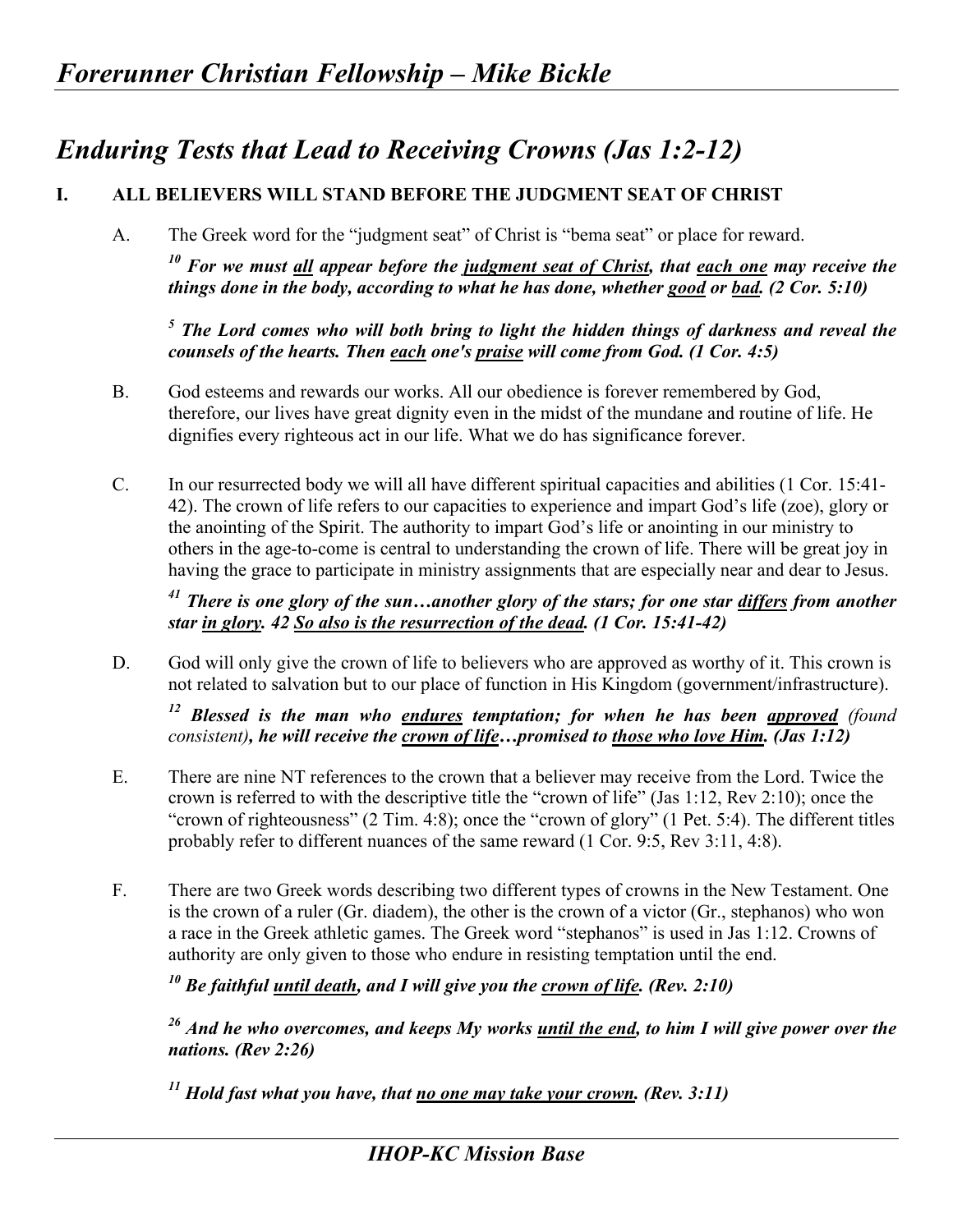G. We are made complete by bringing all the major issues in our life (not sinless perfection) into obedience until the end of our life.

<sup>2</sup> Count it all joy when you fall into various trials, 3 knowing that the testing of your faith *produces patience (endurance). 4 But let patience have its perfect work, that you may be perfect and complete, lacking nothing. (Jas 1:2-4)* 

<sup>9</sup> This also we pray, that you may be made <u>complete</u>. (2 Cor. 13:9)

*48 Therefore you shall be perfect (mature), just as your Father in heaven is perfect. (Mt. 5:48)* 

H. Paul desired to receive the prize of the upward call (crown of righteousness/crown of life). Paul pressed toward the goal for the prize of the upward call of God in Christ (v. 14). The "upward" call is the "highest" and most "heavenly" dimension of his calling in the age-to-come. Our prize is to walk in the fullest dimension that God has ordained for our calling (in the age-to-come).

*10 That I may know Him and the power of His resurrection, and the fellowship of His sufferings, being conformed to His death, 11 if, by any means, I may attain to the resurrection from the dead. 12 Not that I have already attained, or am already perfected; but I press on, that I may lay hold of that for which Christ Jesus has also laid hold of me. 13 Brethren, I do not count myself to have apprehended; but one thing I do, forgetting those things which are behind and reaching forward to those things which are ahead, 14 I press toward the goal for the prize of the upward call of God in Christ Jesus. (Phil. 3:10-14)*

I. Paul presented the Christian life as a champion marathon runner who needs endurance in their preparation with discipline and restraint. We must run in the only way in which we can obtain the prize (v. 24). The issue is in running the "right way" not in "outdoing others." A champion must continually keep his end goal in view. Paul kept his long term goal in mind (v. 26).

<sup>24</sup> Do you not know that those who run in a race all run, but one receives the prize (stephanos *crown)? Run in such a way that you may obtain it. 25 Everyone who competes for the prize is temperate in all things. Now they do it to obtain a perishable crown (stephanos crown), but we for an imperishable crown (heavenly stephanos crown). 26 Therefore I run thus: not with uncertainty (lack of vision or focus). Thus I fight: not as one who beats the air. 27 But I discipline my body and bring it into subjection, lest, when I have preached to others, I myself should become disqualified. (1 Cor. 9:24-27)* 

J. Paul knew that one could be disqualified from the prize before the end of the race (1 Cor. 9:27).

<sup>1</sup> …Let us lay aside every weight, and the sin which so easily ensnares us, and <u>let us run with</u> *endurance the race that is set before us, 2 looking unto Jesus… (Heb. 12:1-2)* 

K. Paul had not attained the prize because he had not yet finished his race. He wrote from a prison in Rome (shortly before he was to die) that he knew that he had won the prize (crown).

*6 I am already being poured out as a drink offering, and the time of my departure is at hand. 7 I have fought the good fight, I have finished the race, I have kept the faith. 8 There is laid up for me the crown of righteousness, which the Lord, the righteous Judge, will give to me on that Day, and not to me only but also to all who have loved His appearing… (2 Tim. 4:6-8)*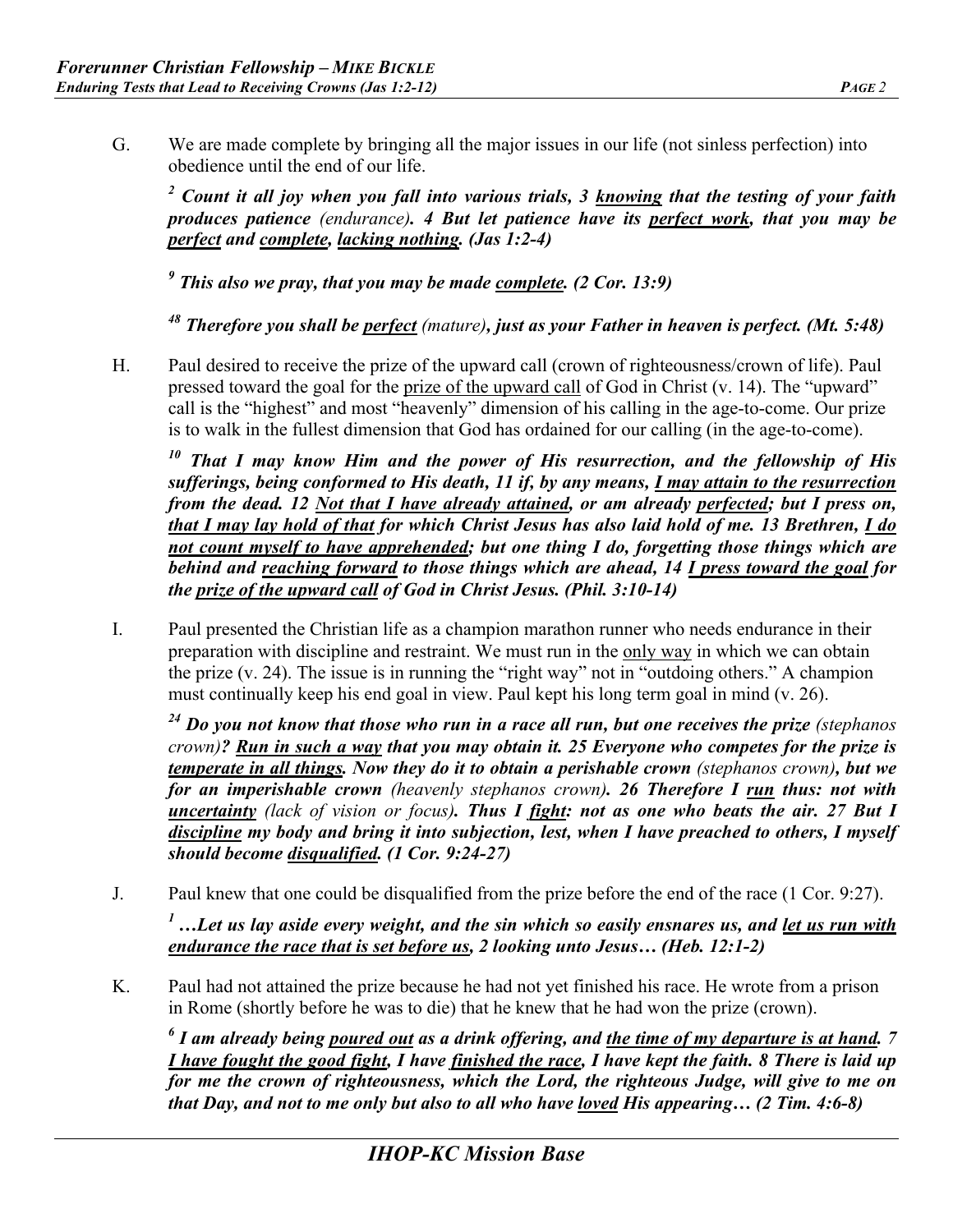L. Paul prayed that that saints would walk worthy so as to fulfill their highest calling.

*11 We also pray always for you that our God would count you worthy of this calling, and fulfill all the good pleasure of His goodness and the work of faith with power… (2 Thes. 1:11)* 

M. We must see the relationship of gaining endurance (v. 3) to receiving the crown of life (v. 12).

<sup>2</sup> My brethren, <u>count it all joy</u> when you fall into <u>various trials</u>, 3 knowing that the testing of *your faith produces patience (endurance). 4 But let patience have its perfect work, that you may be perfect and complete, lacking nothing (in obedience in preparation for the Judgment Seat of Christ). 5 If any of you lacks wisdom (God's perspective in a trial), let him ask of God, who gives to all liberally…9 Let the lowly brother glory in his exaltation (to be seen at the Judgment Seat of Christ), 10 but the rich in his humiliation (seasons of testing that humble him)…12 Blessed is the man who endures temptation; for when he has been approved (found consistent), he will receive the crown of life…promised to those who love Him. (Jas 1:2-12)* 

N. Denying our lustful desires is the theatre God chose for us to express our love to Him. Each of us has a different struggle according to our personality and circumstances. Thus, we each have a different *"assignment"* from which we offer our gift of love to God. Our flesh longs for the wrong things but our spirit has a superior longing to love God. Saying, "no" gives us an opportunity to express our love. He takes it personally as we resist sin because of love.

*21 He who has My commandments and keeps them, it is he who loves Me… (Jn. 14:21)*

## **II. FAITH INVOLVES RECEIVING TESTIMONY THAT WE ARE PLEASING TO GOD**

*5 By faith Enoch was taken away so that he did not see death…for before he was taken he had this testimony, that he pleased God…24 By faith Moses…26 esteeming the reproach of Christ greater riches than the treasures in Egypt; for he looked to the reward…32 For the time would fail me to tell of Gideon…35 and others were tortured, not accepting deliverance (by compromising), that they might obtain a better resurrection. 36 Still others had trial of mockings and scourgings, yes, and of chains and imprisonment…39 All these, having obtained a good testimony through faith, did not receive the promise (New Jerusalem)… (Heb. 11:5-39)* 

A. David received a testimony about his life before God in the age-to-come.

*<sup>4</sup> The LORD God of Israel chose me above all the house of my father to be king over Israel forever… (1 Chr. 28:4)* 

B. The apostles received a testimony about their life before God in the age-to-come.

*28 Jesus said to them, "Assuredly I say to you, that in the regeneration, when the Son of Man sits on the Throne of His glory, you who have followed Me will also sit on twelve thrones, judging the twelve tribes of Israel." (Mt. 19:28)* 

C. Jesus told people to take up their cross with a view to receiving eternal rewards.

*24 Then Jesus said to His disciples, "If anyone desires to come after Me, let him deny himself, and take up his cross, and follow Me…27 For the Son of Man will come in the glory of His Father…and then He will reward each according to his works. (Mt. 16:24-27)*